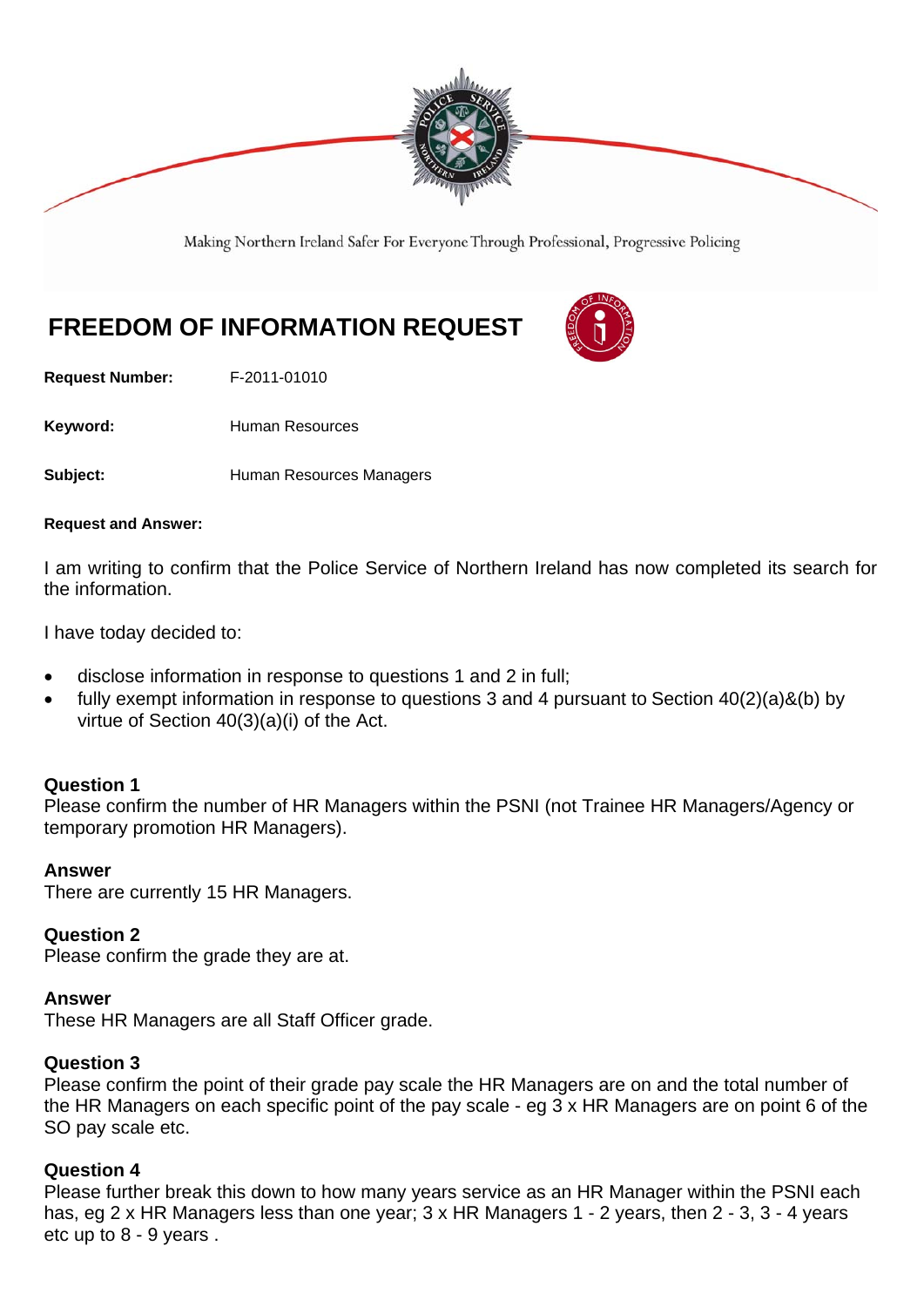## **Answer**

Your request for information has now been considered and the decision has been taken not to supply the information you have requested.

Section 17 of the Freedom of Information Act 2000 requires the Police Service of Northern Ireland, when refusing to provide such information (because the information is exempt) to provide you the applicant with a notice which:

- (a) states that fact,
- (b) specifies the exemption in question and
- (c) states (if not otherwise apparent) why the exemption applies.

The exemption, as well as the factors the Department considered is listed below:

Section 40(2)(a)&(b) by virtue of Section 40(3)(a)(i) – Personal Information

Section 40 is a Class-based exemption, therefore it is not necessary to evidence the harm caused by disclosure. The data protection rights of a third party would be breached by disclosure. Section 40(2) is an Absolute exemption and therefore a Public Interest Test is not necessary. This is so because personal data is governed by other law (The Data Protection Act 1998).

Where someone makes an application for information other than the data subject, disclosure of that information will often constitute a breach of the Data Protection Act covered by section 40(2).

Your request contains questions that to answer would require me to release personal details about individuals other than the applicant*.* The specific information requested, relates to civilian personnel's salary and employment and the data is processed to learn or decide something about those individuals. Additionally, there is the potential to identify someone from the data either through a comparison of what is already available or as an incidental consequence. There is a risk that information released as part of this request could be compared with what is already known or available about these individuals.

Your request relates to the personal data of a small number of specific civilian staff. Personal Data is regulated under the principles of the Data Protection Act 1998 and when information contains personal data about a third party it can only be released if disclosure would not breach any of the data protection principles.

Any disclosure under FOIA that could highlight data relating to the salary or employment of an individual will breach principle 1 of the Data Protection Act 1998.

Principle (1), that personal data is processed lawfully and fairly. Personal data of this nature is recorded for the purpose of staff administration. It must be treated in a highly confidential manner and any public disclosure would be unlawful if there is a breach of that law of confidentiality. To process this information for any other purpose, i.e. by releasing it under Freedom of Information would be unfair to the individuals concerned and therefore a breach of this principle.

Disclosure of this information requires a condition under Schedule 2 of the Data Protection Act to be met. Condition 6 is the only one that can be used for an FOIA request and this deals with the legitimate interests of the third party to whom the data is to be disclosed. As FOI is a public disclosure there must be a legitimate public interest. Release must be necessary to meet the public interest and it must not cause any unwarranted harm. The purpose of FOI is to provide greater openness and transparency within public authorities and not a means to obtain information about small groups of employees. In this case, disclosure does not meet the requirements of Schedule 2,